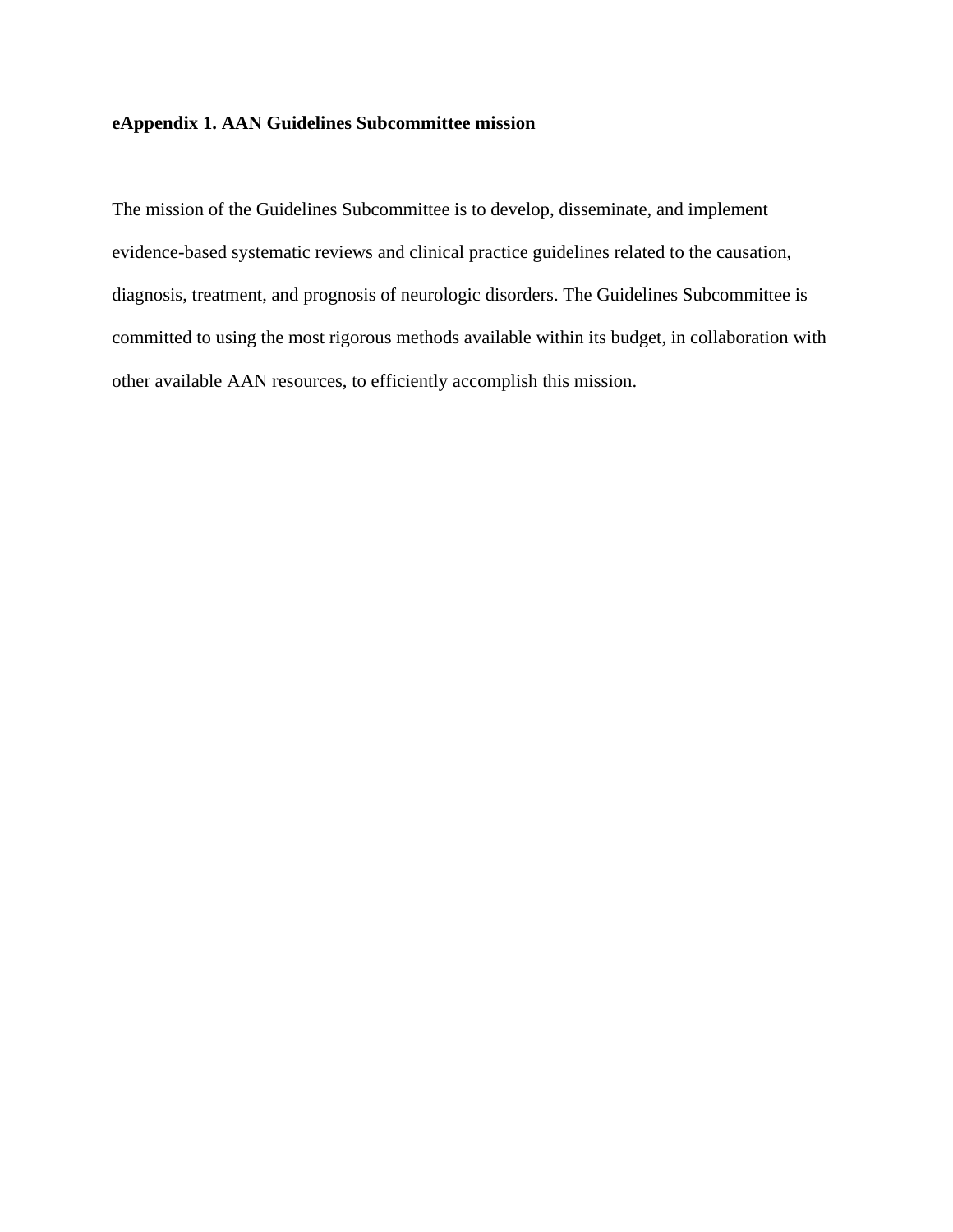## **eAppendix 2. AAN Guidelines Subcommittee members 2021-2023**

Alexander Rae-Grant, MD (Chair), John J. Halperin, MD (Vice-Chair), Matthew Bradford

Bevers, MD, Lori L. Billinghurst, MD, Kelsey Cacic, MD, James Dorman, MD, Wendy S.

Edlund, MD, Brittany Jade Farro, MSPAS, PA-C, Gary S. Gronseth, MD, FAAN, Le Hua, MD,

Koto Ishida, MD, Mark Douglas Johnson, MD, Charles Kassardjian, MD, Mark Robert Keezer,

MD, PhD, K.H. Vincent Lau, MD, Mia T. Minen, MD, Alison M. Pack, MD, Sonja Potrebic,

MD, PhD, James J. Reese, Jr., MD, MPH, Vishwanath Sagi, MD, Navdeep Sangha, MD,

Nikolaos Scarmeas, MD, Niranjan N. Singh, MD, Sarah Tanveer, Benjamin D. Tolchin, MD,

Shawniqua T. Williams Roberson, MD, Shuhan Zhu, MD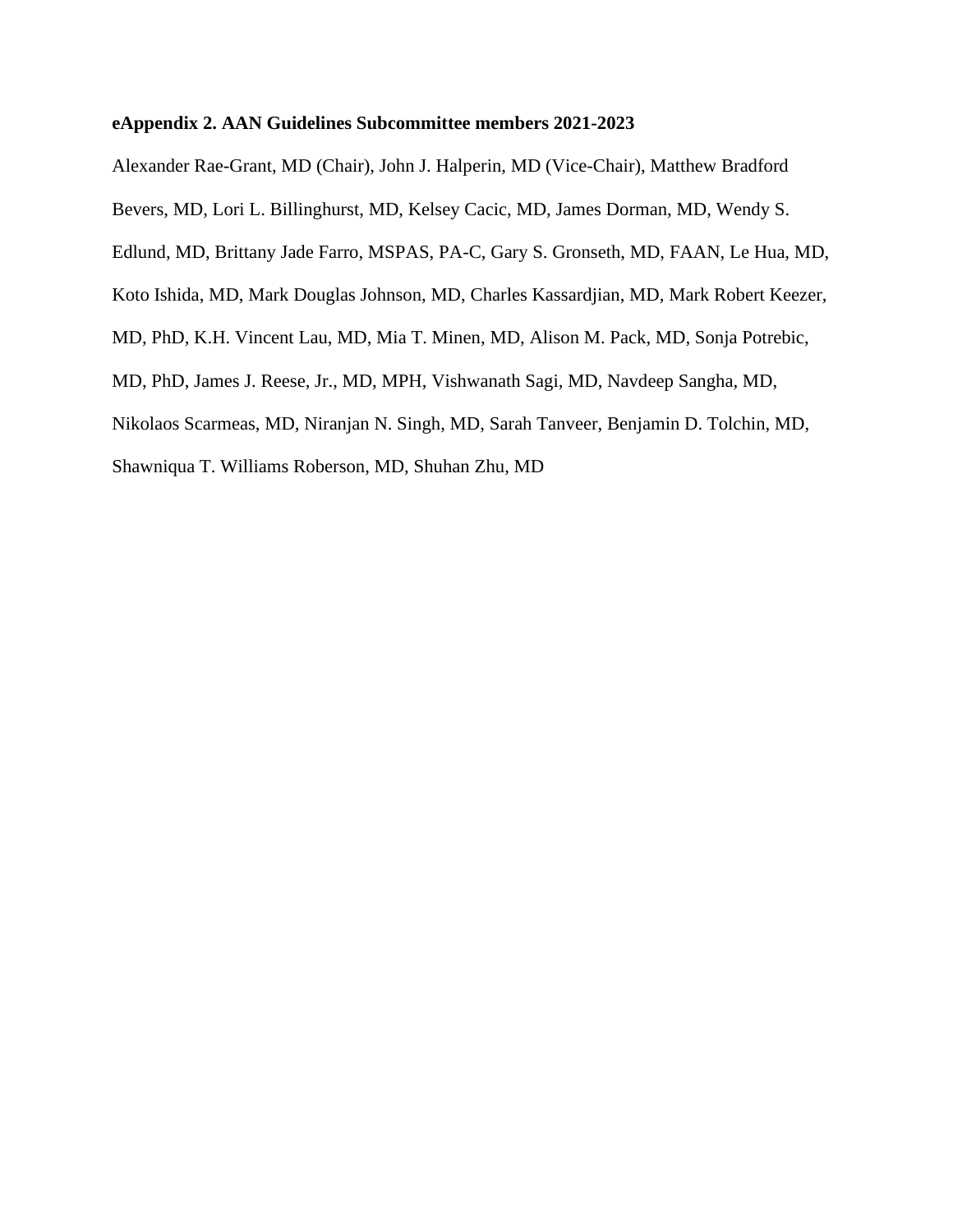|  | eAppendix 3. Results of pragmatic systematic review (original & updated) |
|--|--------------------------------------------------------------------------|
|  |                                                                          |
|  |                                                                          |

| <b>Reference</b>                    | <b>Search</b> | Include?       | <b>Exclude?</b>     |
|-------------------------------------|---------------|----------------|---------------------|
| Loureiro JC, et al. Passive         | Original      | N <sub>o</sub> | Yes; review article |
|                                     |               |                |                     |
| antiamyloid immunotherapy for       |               |                |                     |
| Alzheimer's disease. Curr Opin      |               |                |                     |
| Psychiatry 2020;33:284-291.         |               |                |                     |
| Chiao P, et al. Impact of reference | Original      | Yes            | N <sub>o</sub>      |
| and target region selection on      |               |                |                     |
| amyloid PET SUV ratios in the       |               |                |                     |
|                                     |               |                |                     |
| Phase 1b PRIME study of             |               |                |                     |
| aducanumab. J Nucl Med              |               |                |                     |
| 2019;60:100-106.                    |               |                |                     |
| Ferrero J, et al. First-in-human,   | Original      | Yes            | N <sub>o</sub>      |
|                                     |               |                |                     |
| double-blind, placebo-controlled,   |               |                |                     |
| single-dose escalation study of     |               |                |                     |
| aducanumab (BIIB037) in mild-to-    |               |                |                     |
| moderate Alzheimer's disease.       |               |                |                     |
| Alzheimers Dement 2016;2:169-176.   |               |                |                     |
|                                     |               |                |                     |
| Sevigny J, et al. The antibody      | From          | Yes            | N <sub>o</sub>      |
| aducanumab reduces beta-amyloid     | reference     |                |                     |
|                                     | lists         |                |                     |
|                                     |               |                |                     |